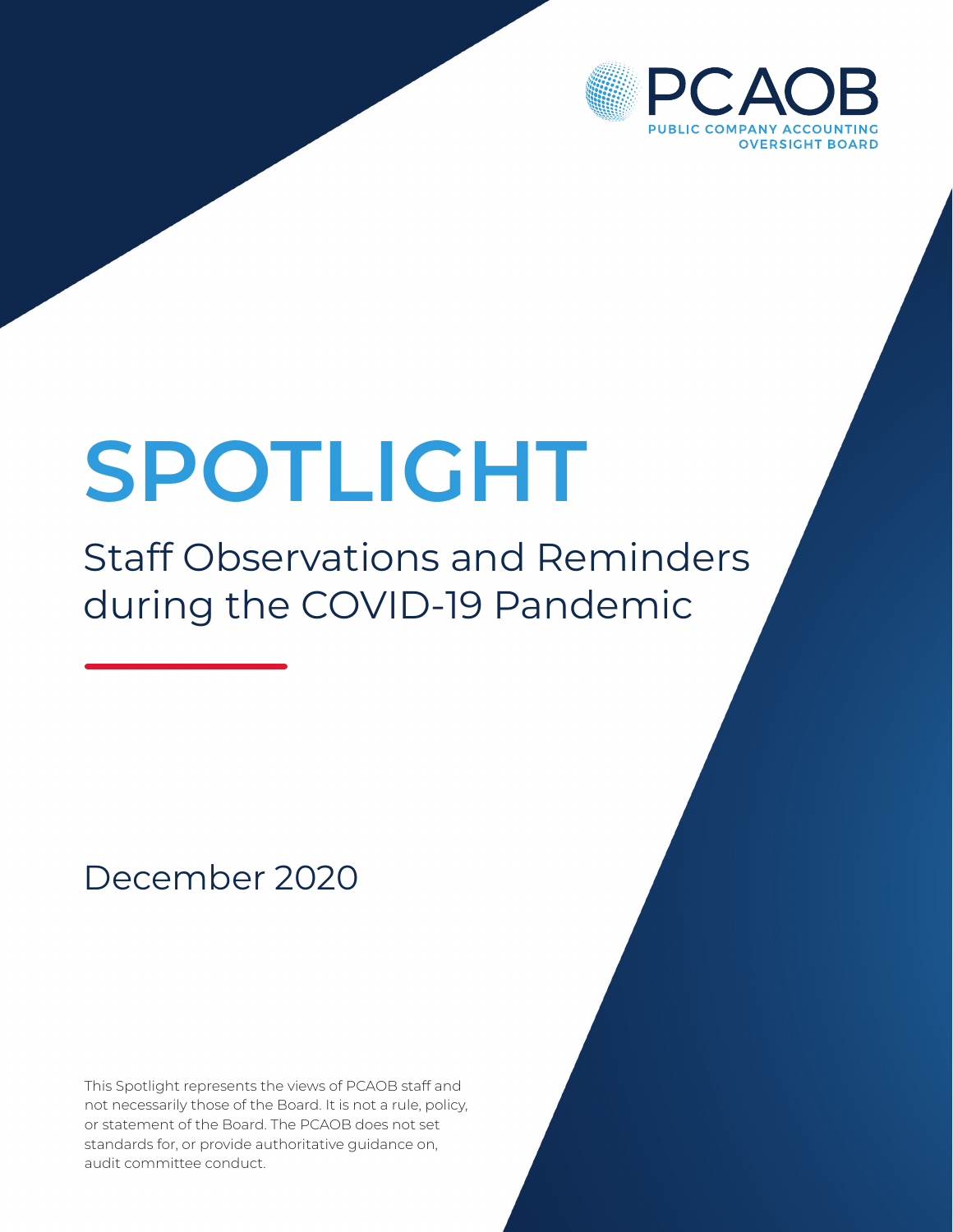## **CONTENTS**

| <b>PCAOB Staff Observations</b>                                                 | 3  |
|---------------------------------------------------------------------------------|----|
| Observations Related to the Firms' Quality<br>Control Systems                   | 3  |
| Observations from Reviews of Interim Financial<br><b>Information and Audits</b> | 4  |
| Reminders and Key Takeaways                                                     | 6  |
| Overarching Reminders                                                           | 6  |
| Reviews of Interim Financial Information                                        | 6  |
| Risk Assessment and Materiality                                                 | 7  |
| Internal Control over Financial Reporting                                       | 7  |
| <b>Accounting Estimates</b>                                                     | 8  |
| Supervision, Staffing, and Review                                               | 9  |
| Auditor Independence                                                            | 9  |
| Other Information                                                               | 9  |
| <b>Broker-Dealers</b>                                                           | 10 |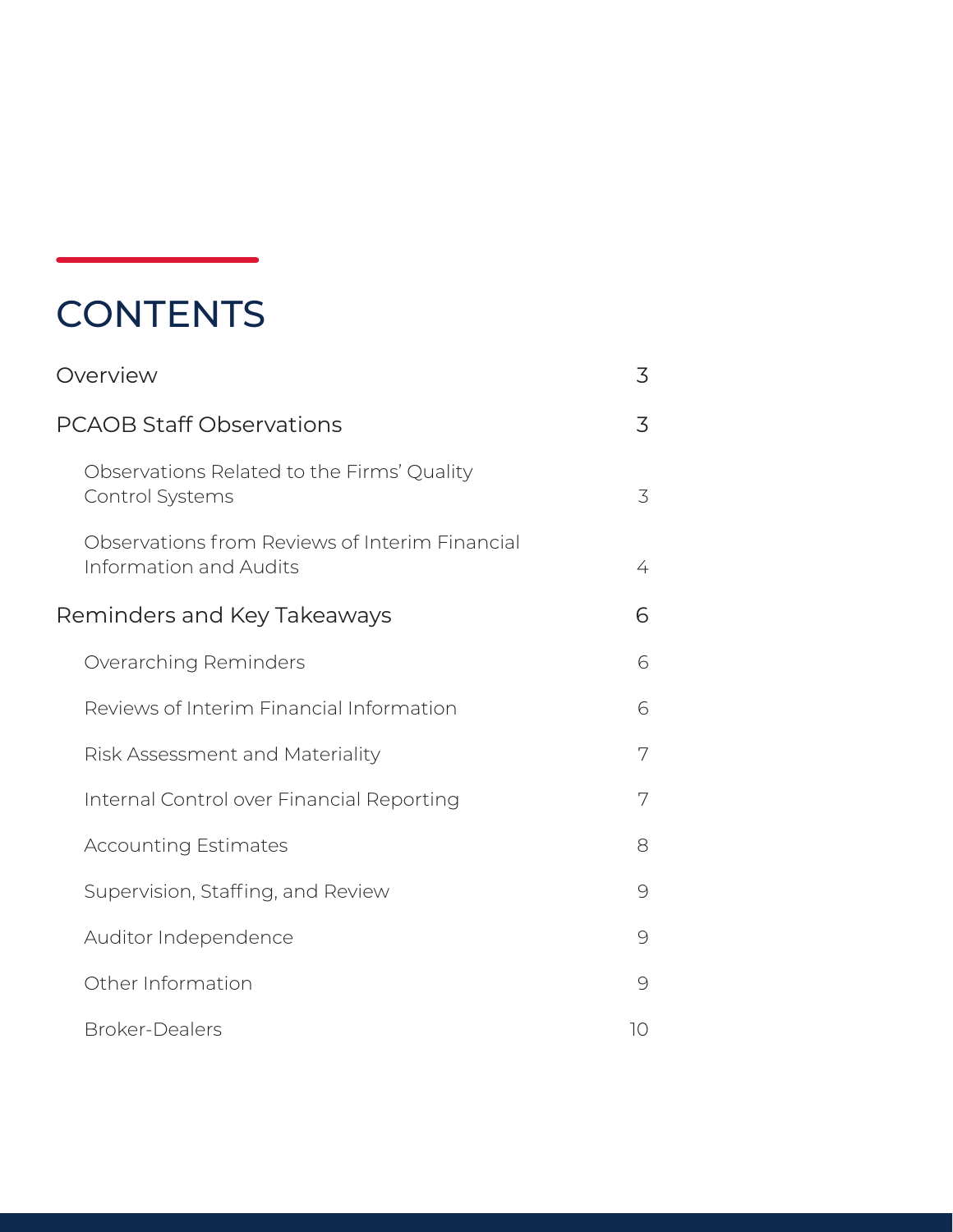### <span id="page-2-0"></span>**OVERVIEW**

The COVID-19 crisis and related economic uncertainty present unique and ongoing challenges for auditors of public companies and broker-dealers. Although the effects of these challenges vary widely and are not yet fully known, auditors continue to be responsible for conducting audits in accordance with PCAOB standards and rules, as well as other regulatory and professional standards.

While the staff observations in this Spotlight relate to audits of public companies, many of the reminders, even where the term public company is used, may also be applicable to audits of broker-dealers.

This Spotlight highlights select staff observations from recent inspections of reviews of interim financial information and audits. It also shares important reminders for auditors to consider as they plan and conduct audits and reviews of interim financial information in the current environment. This publication supplements and builds on our previous Spotlight, *[COVID-19: Reminders for Audits](https://pcaobus.org/Documents/COVID-19-Spotlight.pdf)  [Nearing Completion](https://pcaobus.org/Documents/COVID-19-Spotlight.pdf)*, issued in April 2020.

New challenges may arise, and auditors have a responsibility to adjust their audits to respond to new or evolving risks of material misstatement due to error or fraud. Our inspections of audits affected by the pandemic are ongoing. Any new observations will be included in the *Staff Update and Preview of 2020 Inspection Observations* or the *Annual Report on the Interim Inspection Program Related to Audits of Brokers and Dealers*.

## PCAOB STAFF **OBSERVATIONS**

Consistent with our strategic objective to conduct inspection activities to facilitate more timely and relevant feedback to our stakeholders, we adjusted our 2020 inspections approach at the onset of the pandemic so that we could consider the impact of COVID-19.

We adjusted our overall inspection approach to include review engagements of interim financial information of public companies and selected additional audits of public companies with an off-calendar year end. Specifically, for the U.S. affiliate firms of the largest global networks, we:

- Obtained and read the firms' internal guidance and publications regarding issues affecting audits and reviews of interim financial information related to COVID-19.
- Selected a sample of 25 reviews of interim financial information with periods ending on or before June 30, 2020 and performed inquiries and reviewed documentation to understand how COVID-19 affected the performance of the procedures performed.
- Selected and are reviewing a sample of 25 audits of public companies with fiscal years primarily ending between March 31 and June 30, 2020 to gain an understanding of how COVID-19 affected the performance of procedures in audits.

Observations from our inspection procedures are summarized in this section.

#### Observations Related to the Firms' Quality Control Systems

In our review of firms' quality control systems, we observed that firms took a number of early steps to address the risks and challenges of COVID-19 at the onset of the pandemic.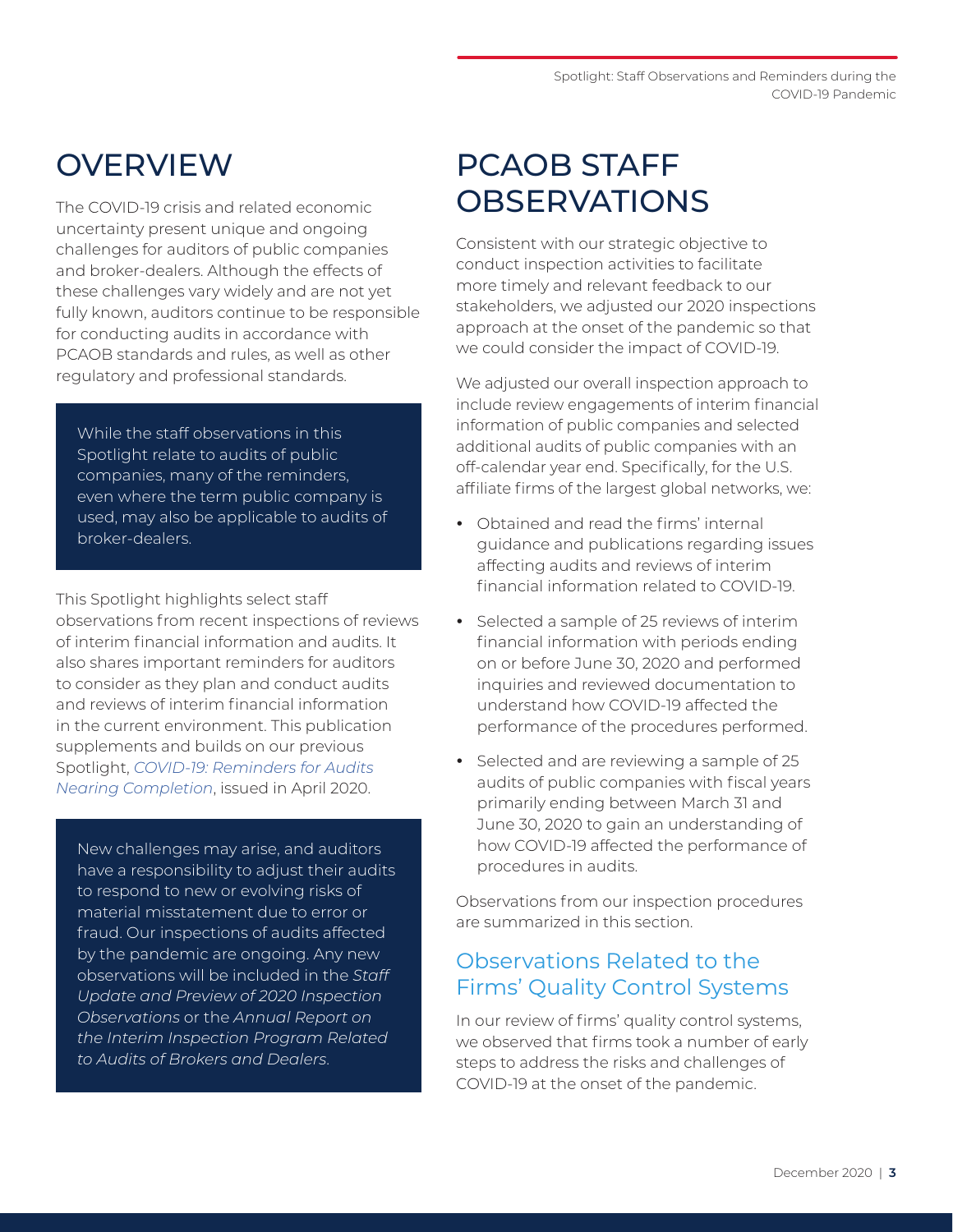- <span id="page-3-0"></span>• While recognizing the challenges caused by the current environment, firm leadership generally emphasized in communications to all personnel the importance of performing quality audits, exercising professional skepticism, and maintaining integrity.
- As firms moved to a remote work environment, they conducted training sessions focused on addressing the challenges of performing audits in a remote environment. They established resource centers specific to the unique challenges brought on by a remote working environment and developed practice aids and other guidance to assist audit teams.
- Firms emphasized the importance of consultation and, in some cases, established supplemental consultation requirements for issues including government assistance, changes to materiality, market changes impacting accounting, and going concern.
- Certain firms modified monitoring programs to target engagements in industries more likely to be affected by COVID-19 such as travel, entertainment, and leisure; certain segments of the retail industry; energy; and information technology. For example, approaches included proactive outreach by national office personnel and others involved in engagement monitoring programs to understand challenges and how they were being addressed and to encourage engagement teams to perform consultations as necessary.
- Some firms are monitoring the kinds of questions being asked by engagement teams to national office resources and evaluating the need for additional guidance or training.
- In addition, we also noted that certain triennially inspected firms and auditors

of broker-dealers, using purchased methodologies, implemented new guidance developed by the content developers.

#### Observations from Reviews of Interim Financial Information and Audits

The objective of a review of interim financial information differs significantly from that of an audit conducted in accordance with PCAOB standards. A review of interim financial information consists principally of the auditor performing analytical procedures and making inquiries. If the auditor becomes aware of information that leads him or her to believe that the interim financial information may not be in conformity with Generally Accepted Accounting Principles in all material respects, the auditor should make additional inquiries or perform other procedures that he or she considers appropriate to provide a basis for communicating whether he or she is aware of any material modifications that should be made to the interim financial information.

The selected reviews considered firms' procedures performed in accordance with AS 4105, *Reviews of Interim Financial Information* (AS 4105). Our inspection procedures for the reviews of interim financial information included performing inquiries about, and reviewing documentation of, the procedures performed by the auditor to comply with our standards for a review of interim financial information.

To date, we did not identify any instances of non-compliance with AS 4105 through our inspections of reviews of interim financial information. The observations below are from our inspections of the reviews of interim financial information and approximately half of the additional inspections of public company audits with fiscal years primarily ending between March 31 and June 30, 2020. As we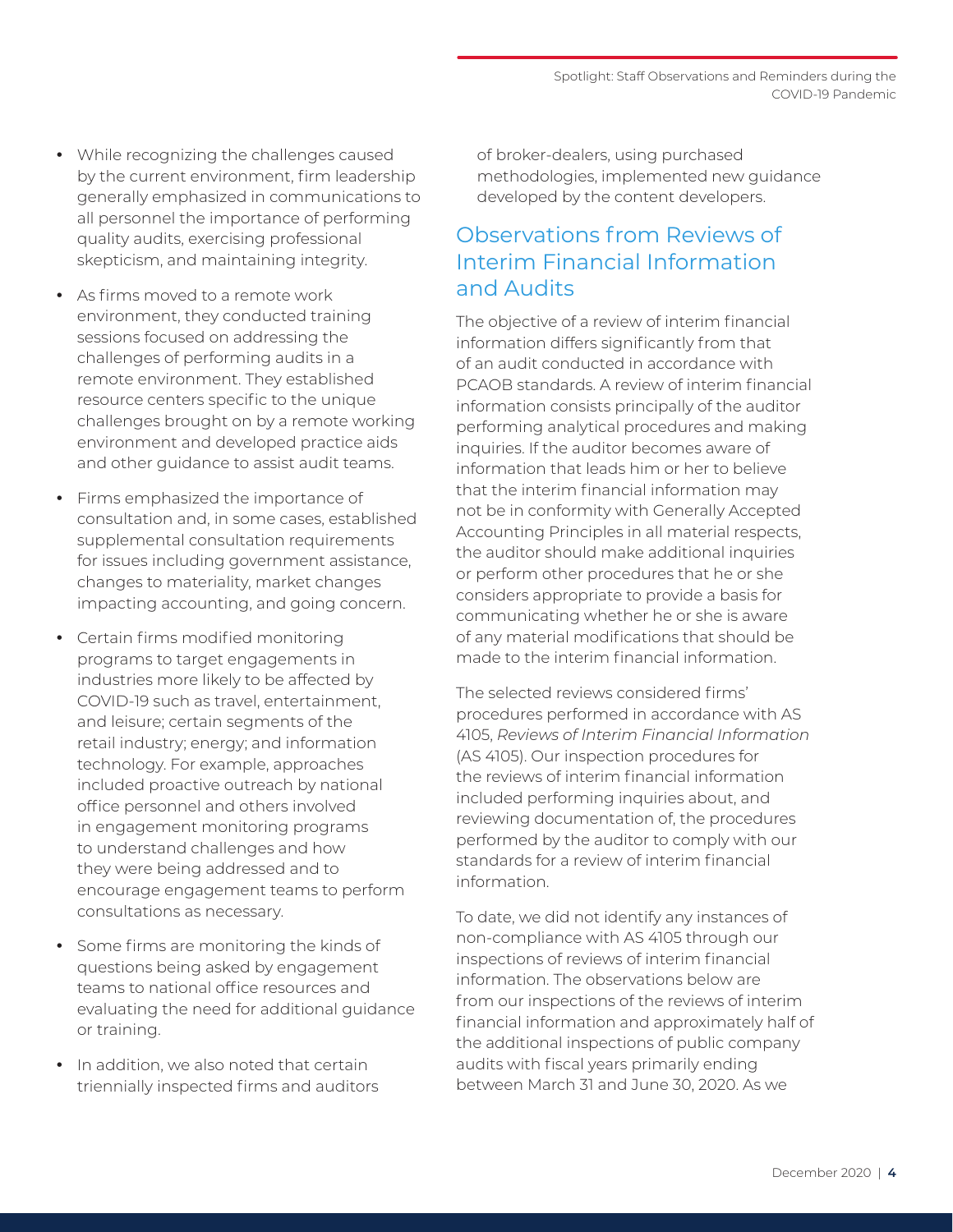continue our inspections activities, we may identify instances of non-compliance with our standards or rules or other observations.

Our observations to date include:

- In addition to formally consulting in accordance with firm policies and procedures, many engagement teams increased their interactions with firm industry leaders, national office personnel, or other engagement teams regarding COVID-19 related accounting and auditing issues.
- Engagement teams' interactions with audit committees have increased in frequency during the reviews of interim financial information. Many of these communications with audit committees relate to the effects of the pandemic on the public company's interim financial statements, including accounting policies and practices and its internal control over financial reporting.

We summarized our conversations with audit committee chairs on how they are considering the effects of COVID-19 on financial reporting and the audit as they perform their oversight duties in a July 2020 publication, *[Conversations with](https://pcaobus.org/Documents/Conversations-with-Audit-Committee-Chairs-Covid.pdf)  [Audit Committee Chairs: COVID-19 and](https://pcaobus.org/Documents/Conversations-with-Audit-Committee-Chairs-Covid.pdf)  [the Audit](https://pcaobus.org/Documents/Conversations-with-Audit-Committee-Chairs-Covid.pdf)*.

• Engagement teams considered various methodologies to establish materiality in response to changes in key metrics for both their interim financial information reviews, and to plan the nature, timing, and extent of audit procedures. In addition, engagement teams consulted when quantitative and qualitative factors previously used to determine materiality changed significantly.

- Certain engagement teams expanded their use of fraud and forensic specialists during fraud brainstorming sessions and planning.
- As engagement teams performed reviews of interim financial information, they have, in many instances, focused their analytical procedures, inquiries, and other procedures on the public company's ability to continue as a going concern and the potential for impairment of goodwill and other long-lived assets. Engagement teams often involved auditor specialists, including forensic specialists, to assist in reviewing certain higher risk areas, including significant assumptions in accounting estimates such as those related to projected financial information. Some engagement teams also engaged in discussions with the company's specialists regarding valuations performed.
- Many engagement teams began planning for inventory observations early in the audit process, including by consulting with national office resources on an appropriate audit strategy and engaging with the public company's management. In one instance, an engagement team performed a real-time virtual inventory observation, using known landmarks to verify the location. In another instance, an engagement team conducted a "dry run" virtual inventory observation with the public company's management in advance of the year-end physical inventory observation to test the technology they intended to use.
- Engagement teams used virtual meetings, screen-sharing tools, instant messaging, and related technologies to communicate with one another. In some cases, team members were connected through an all-day virtual meeting to simulate a "work room" environment that enabled ad hoc communication and facilitated supervision of the work of engagement team members.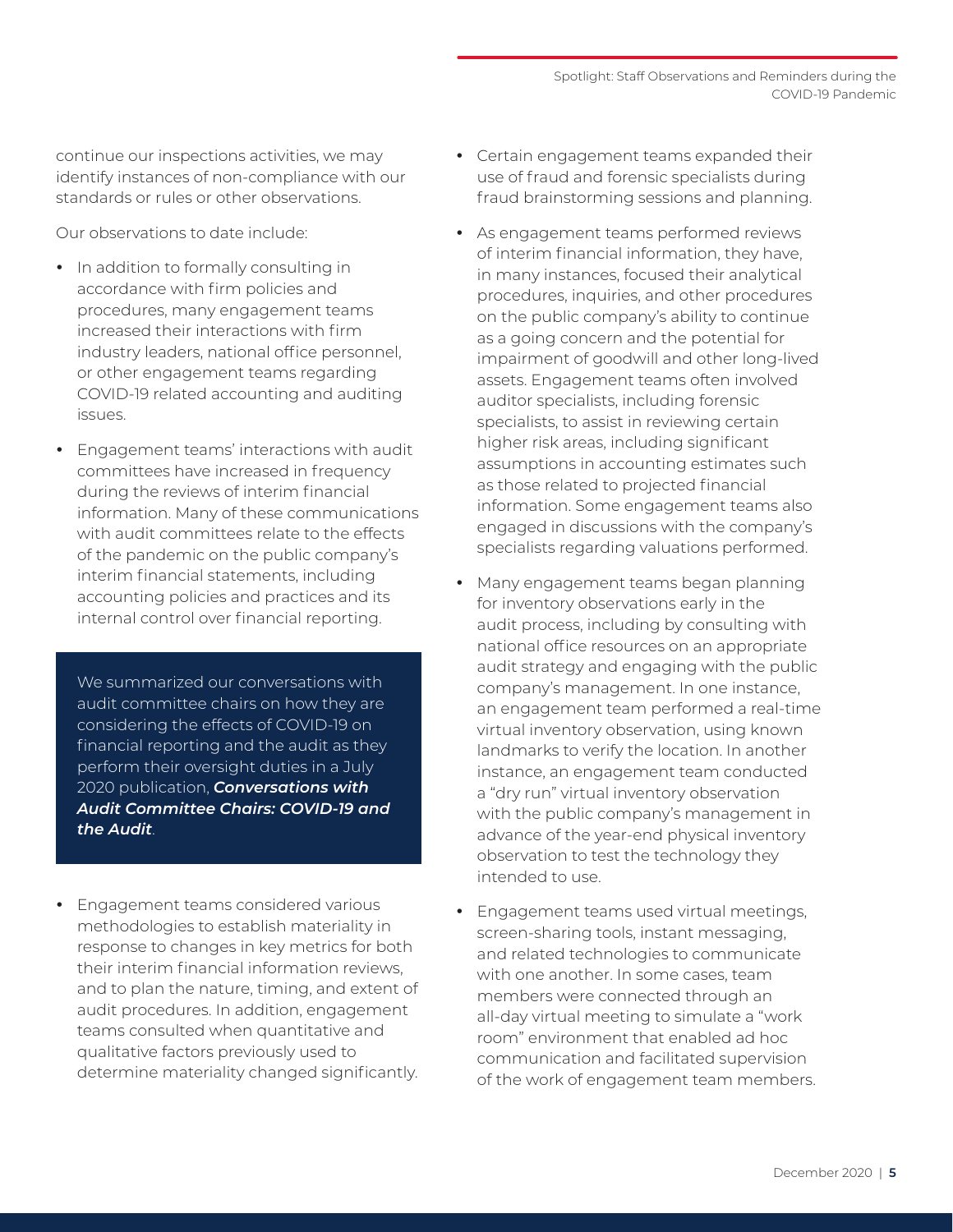## <span id="page-5-0"></span>REMINDERS AND KEY **TAKEAWAYS**

#### Overarching Reminders

Our [April 2020 Spotlight](https://pcaob-assets.azureedge.net/pcaob-dev/docs/default-source/documents/covid-19-spotlight.pdf?sfvrsn=24e6b033_0) includes important reminders about the responsibilities of auditors for (1) identifying, assessing, and responding to risks of material misstatement, (2) audit committee communications, (3) the auditor's report, and (4) quality control considerations. These reminders continue to be applicable for all audits performed in the current environment. In addition, the following section contains select reminders and key takeaways, including insights gained during recent inspection activities, to keep in mind as auditors conduct reviews of interim financial information and audits in the current environment.

Due professional care requires the auditor to exercise professional skepticism. Professional skepticism is an attitude that includes a questioning mind and a critical assessment of audit evidence.

#### Reviews of Interim Financial Information

When planning and performing reviews of interim financial information in accordance with the requirements of AS 4105, auditors should have sufficient knowledge of the public company's business and its internal control. In the current environment, due to the impact of COVID-19 and the transition to remote working arrangements, auditors may have to perform

procedures beyond those historically performed to obtain the requisite knowledge.

As the U.S. Securities and Exchange Commission (SEC) staff has noted, the accounting and financial reporting implications of COVID-19 may require public companies to make significant judgments and estimates that can be challenging in an environment of uncertainty.<sup>1</sup> In performing reviews of interim financial information, we remind auditors that evolving circumstances or new information may surface from one quarter to the next. If auditors become aware of information that leads them to believe that the interim financial information may not be in conformity with the applicable financial reporting framework, the auditors have a responsibility to make additional inquiries or perform other procedures considered appropriate to provide a basis for communicating whether they are aware of any material modifications that should be made to the interim financial information. For instance, in the current environment, inquiries regarding the impairment of assets or compliance with debt covenants and the auditor's updated knowledge of the public company's business and internal control may lead the auditor to consider if additional inquiries and/or procedures are necessary.

Many public companies have also had to adapt financial reporting processes, which may have implications on internal control over financial reporting (ICFR). The SEC staff has reminded public companies that if any change materially affects, or is reasonably likely to materially affect, a public company's ICFR, such change is required to be disclosed in the public company's periodic reporting.<sup>2</sup> We remind auditors that interim reviews include limited procedures regarding management's quarterly

<sup>1</sup> *[Statement on the Importance of High-Quality Financial Reporting in Light of the Significant Impacts of COVID-19](https://www.sec.gov/news/public-statement/statement-teotia-financial-reporting-covid-19-2020-04-03)* (April 3, 2020).

<sup>2</sup> *[Statement on the Continued Importance of High-Quality Financial Reporting for Investors in Light of COVID-19](https://www.sec.gov/news/public-statement/teotia-financial-reporting-covid-19-2020-06-23)* (June 23, 2020).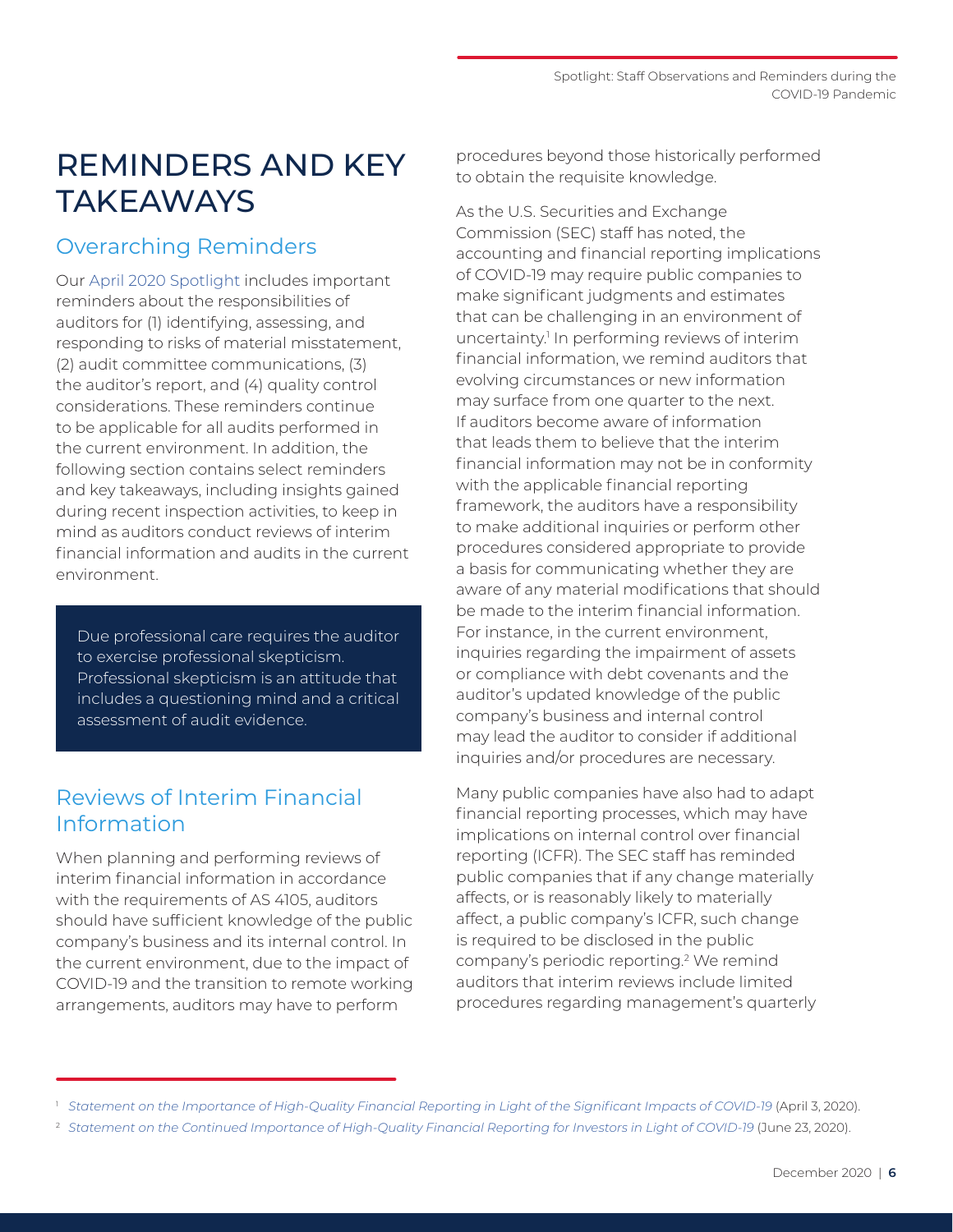<span id="page-6-0"></span>certifications about ICFR. Those limited procedures provide a basis for the auditor's determination as to whether they have become aware of any material modifications that, in the auditor's judgment, should be made to the disclosures about changes in ICFR in order for management's certifications to be accurate and comply with the requirements of Section 302 of the Sarbanes-Oxley Act.

Changes in judgments regarding materiality may also affect the planning and performance of reviews of interim financial information and the related review conclusions, such as when evaluating whether a material modification should be made to the interim financial information for it to conform with the applicable financial reporting framework.

#### Risk Assessment and Materiality

Auditors are required to identify and assess the risks of material misstatement, including fraud risks, throughout the audit. The ongoing effects of COVID-19 and related economic uncertainty may exacerbate previously identified risks or result in the identification of new risks. Auditors may need to revisit their initial assessment of risks and modify planned procedures accordingly as circumstances evolve.

Specifically, the current economic environment could increase the potential for error or fraud. Opportunities, incentives, or pressures may exist to make financial results appear more favorable or unfavorable. Further, the uncertain nature of the pandemic and related effects on personnel (e.g., salary reductions or imminent layoffs) might create an environment for employees to rationalize actions that would not be appropriate.

Areas where risks of error or fraud might be elevated include, for example:

• Estimates that are largely based on forecasts of future events, given uncertainties in available information.

• Management override of ICFR in areas where due to changes in staffing, reporting structure, and assignments there is reduced segregation of duties.

Auditors should establish a materiality level for the financial statements as a whole that is appropriate in light of the particular circumstances. This includes consideration of the public company's earnings and other relevant factors. As the audit progresses, the effects of COVID-19 on the public company's financial condition, earnings, and cash flows may result in auditors having to reevaluate the established materiality level or levels and tolerable misstatement. If the reevaluation results in a lower amount for the materiality level or levels and tolerable misstatement than initially established, auditors should (1) evaluate the effect, if any, of the lower amount or amounts on risk assessments and audit procedures and (2) modify the nature, timing, and extent of audit procedures as necessary to obtain sufficient appropriate audit evidence.

Changes in materiality can also affect the auditor's evaluation of audit results (including evaluation of accumulated misstatements, and in particular uncorrected misstatements) and the determination as to whether sufficient appropriate audit evidence has been obtained.

#### Internal Control over Financial Reporting

Furloughs, new technologies, and other workforce changes may affect certain processes and the flow of transactions, and related controls. In some cases, the public company's changes may include reassigning control owners and designing "workarounds" that provide alternative means for executing existing processes and controls. The public company's response to the pandemic may also affect the operation of IT-related controls and monitoring or review-type controls. These changes may have potential effects on the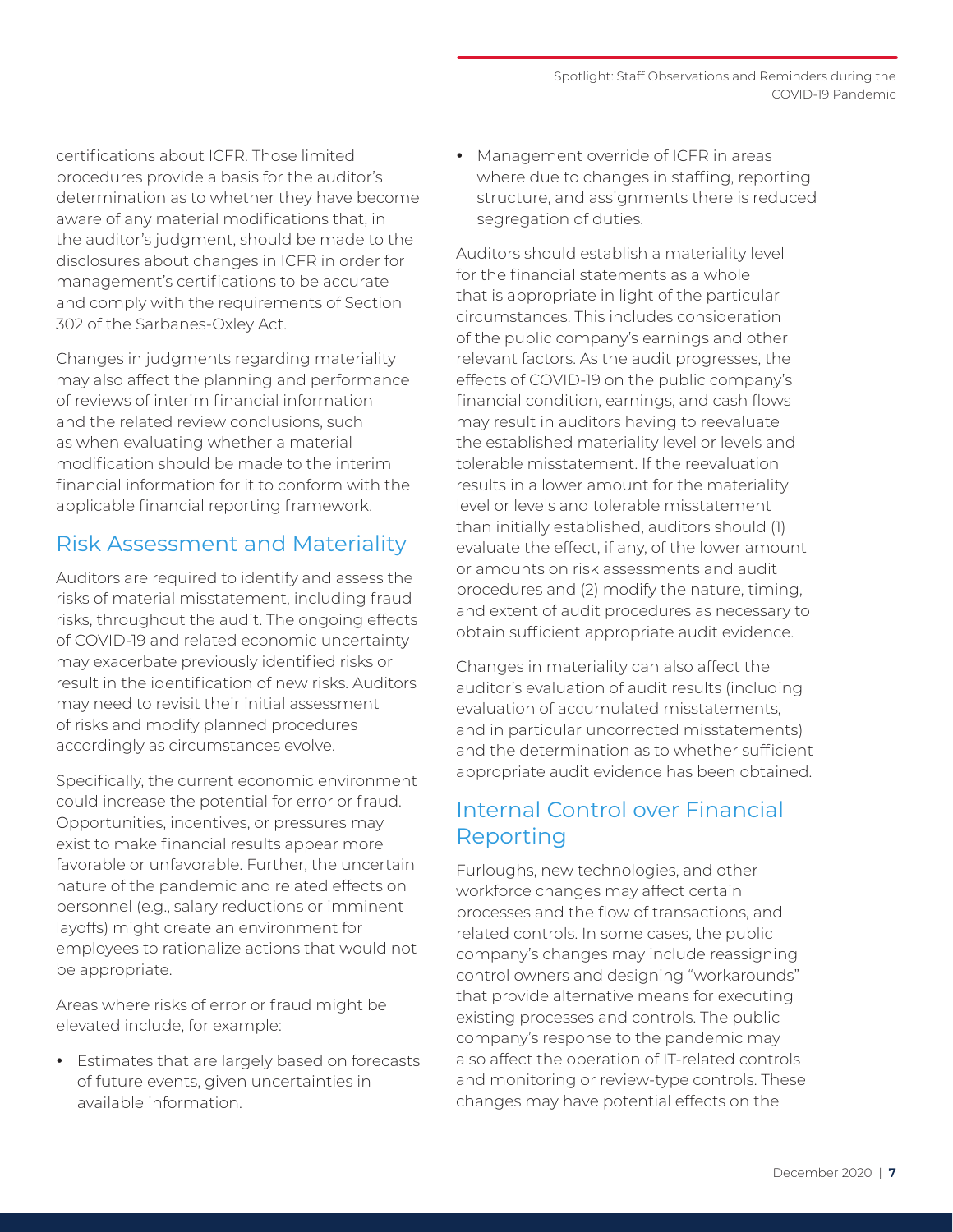<span id="page-7-0"></span>auditor's understanding and evaluation of ICFR, including:

- In some cases, changes to the operation of relevant controls may only be temporary in nature, whereas in other cases, changes may be permanent. This may affect the auditor's approach to selecting controls to test, the nature, timing, and extent of procedures performed to support the ICFR opinion, and the auditor's control reliance strategy in the financial statement audit.
- Changes to the frequency of the performance of certain controls, including whether the operation of controls has been affected by business disruptions, may inform the timing and extent of the auditor's tests of operating effectiveness.

#### Accounting Estimates

New requirements for auditing accounting estimates, including fair value measurements, and for using the work of public company and auditor specialists are effective for 2020 calendar year-end audits.

Auditors should understand the public company's processes used to develop its accounting estimates, including the methods, data, and assumptions used, and the extent to which the public company uses third parties. In testing the public company's process, auditors should identify which of the assumptions used by the public company are significant assumptions to the accounting estimate and evaluate the reasonableness of such assumptions used by the public company to develop the estimate, both individually and in combination. With respect to significant

assumptions, we remind auditors of the following:

- Auditors should evaluate whether the public company has a reasonable basis for the significant assumptions used and, when applicable, for its selection of assumptions from a range of potential assumptions.
- Auditors should also evaluate significant assumptions to determine whether they are consistent with relevant industry, regulatory, and other external factors, including economic conditions, and with other significant assumptions used by the public company in other estimates tested.
- The auditor's assessment of significant assumptions involves considering whether management considered relevant evidence, regardless of whether it corroborates or contradicts the public company's assumption.
- In the COVID-19 environment, assumptions based on past experience and management expectations may not reflect current market information or be representative of expected future conditions or events. Such assumptions may include, for example, those related to revenue projections, cash flow estimates, charge-off rates, or projected rate of return assumptions.
- In some cases, significant assumptions may be based on the public company's intent and ability to carry out a particular course of action. Economic uncertainties may limit a public company's means to carry out a planned action.

Uncertainties surrounding the effects of the pandemic have heightened the subjectivity and measurement uncertainty of many accounting estimates. Some estimates also involve complex processes and methods. Public companies may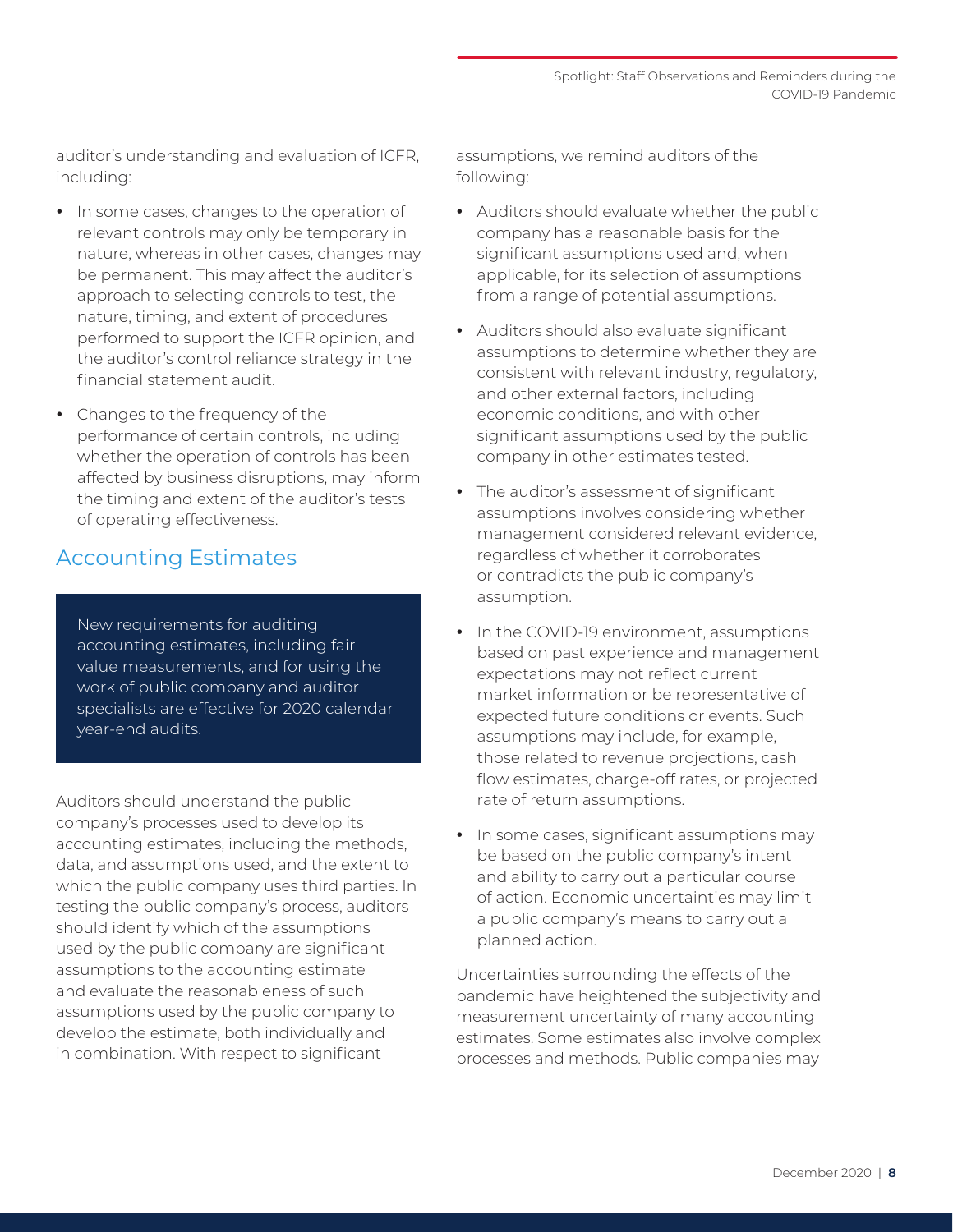<span id="page-8-0"></span>involve specialists to assist in the development of accounting estimates, and auditors may also need to involve specialists to help engagement teams sufficiently evaluate assumptions in light of the pandemic. Auditors are reminded that amended and revised AS 1210, *Using the Work of an Auditor-Engaged Specialist*, is effective for audits of financial statements for fiscal years ending on or after December 15, 2020, when specialists are not employed by the firm, but engaged by the auditor.

#### Supervision, Staffing, and Review

Given the uncertainties of the economic effects of COVID-19, auditors may need to adjust the extent of supervision, particularly for audit areas that have become more complex in the current environment. Similarly, auditors may need to adjust the assignment of work to engagement team members. For example, it might be necessary to increase the involvement of more senior or experienced members of the engagement team in the performance of procedures related to evaluating significant assumptions in a judgmental estimate.

Alternative approaches to assigning, informing, directing, and reviewing the work of engagement team members may be needed, including for other auditors in different locations and jurisdictions. When previous plans involved travel, physical observation, and in-person interactions, the auditor will need to use other means to effectively supervise the work of engagement team members and to review that work.

When the work performed by other auditors involves significant judgments, it may be useful to engage with the engagement quality reviewer about the assignment and supervision of work performed by the other auditors.

#### Auditor Independence

Auditors must comply with PCAOB and SEC auditor independence rules. Challenges of the current economic environment might give rise to situations that could threaten auditor independence (e.g., unpaid professional fees or increased calls for non-audit services). We remind auditors to carefully evaluate potential threats to auditor independence and maintain compliance with the applicable rules.

#### Other Information

The SEC staff has indicated that public companies should consider the need for COVID-19-related disclosures and that disclosures of such risks and COVID-19-related effects may be necessary or appropriate in other information and the financial statements contained in annual and quarterly reports.3

Auditors have a responsibility with respect to other information contained in certain documents that contain audited financial statements or interim financial information that has been reviewed. Auditors should read the other information to consider whether such information or the manner of its presentation is materially inconsistent with the financial statements or interim financial information. In doing so, auditors may, for example, consider the consistency of the public company's disclosures about the effects of COVID-19 included in sections such as Risk Factors and Management's Discussion and Analysis with the information presented in the financial statements or interim financial information. In reading and considering the other information, auditors may also become aware of information that they believe is a material misstatement of fact.

<sup>3</sup> *[Statement on Continued Dialogue with Audit Firm Representatives on Audit Quality in China and Other Emerging Markets;](https://www.sec.gov/news/public-statement/statement-audit-quality-china-2020-02-19)  [Coronavirus — Reporting Considerations and Potential Relief](https://www.sec.gov/news/public-statement/statement-audit-quality-china-2020-02-19)* (February 19, 2020).